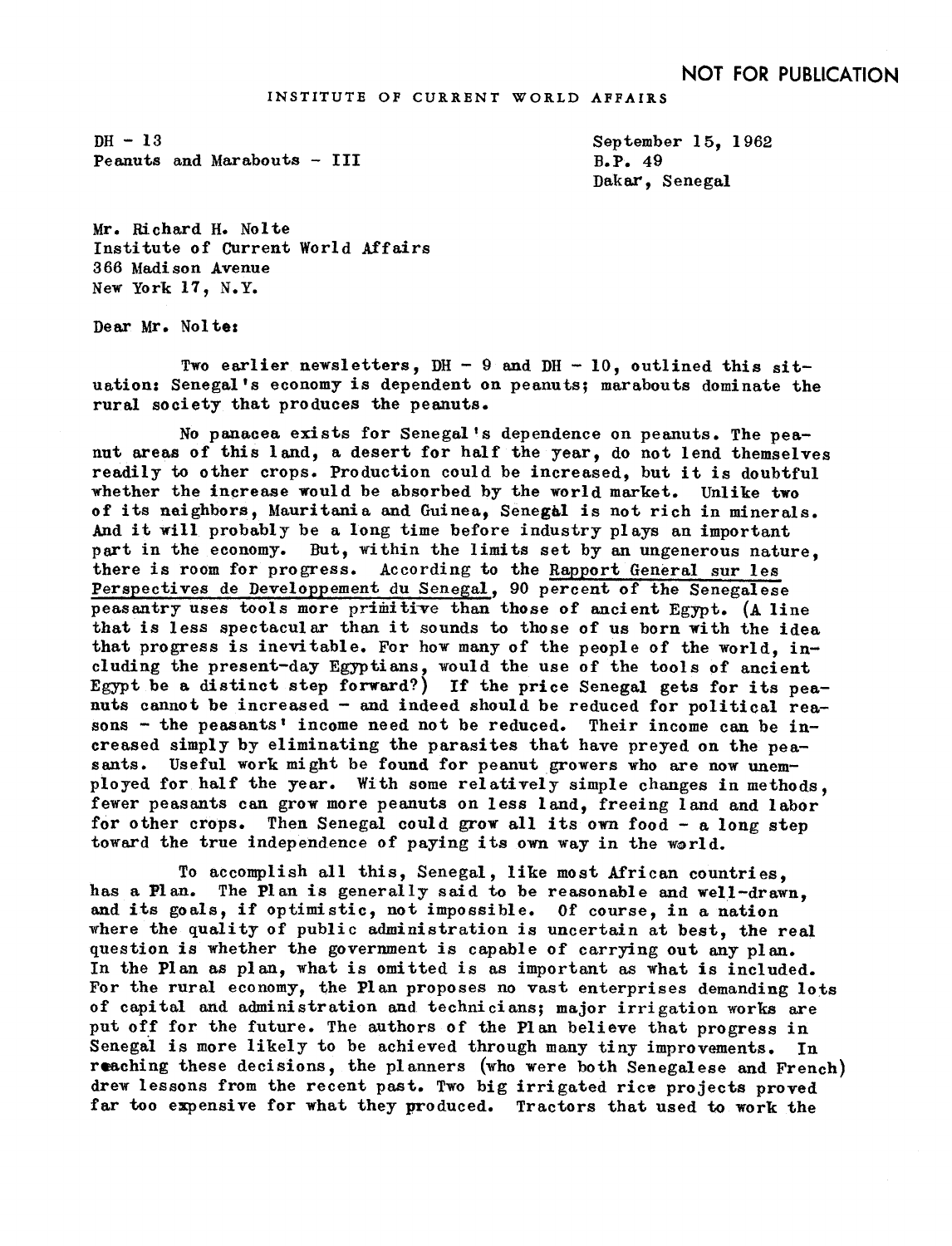$DH - 13$ 

land at the "Modernisation Agricole" farm at Boulel have been replaced by animal-drawn equipment; the experts are unanimous in saying that the tractor is not economic in Senegal. (It is a measure of the alienation of some Senegalese elites that the banned Parti Africain de l'Independance, which has a strong following among university students, is still calling for the "total mechanization" of agriculture. See also  $DH - 12$ , on Morocco, for what happens when the tractor is viewed as status symbol instead of tool.) The Rapport General offered three possible levels of peanut production. The highest would have implied greater dependence on the French market; it was also the easiest way to raise export earnings. The Senegalese chose the lowest level: less income, less dependence.

In the first eighteen months of the Plan - it was adopted in April, 1961 - the state's main effort has been directed to creating the structures necessary to carry it out. First the government created the Office de Commercialisation Agricole, similar to the marketing boards in ex-British Africa, to buy the peanut crop. The aim of the OCA is to give the peasant a larger slice of the same pie by reducing the slice of the middlemen, mostly French and Lebanese. In the 1961-2 crop year, the OCA handled just under 50 percent of Senegal's peanuts. The OCA claims that the peasant got 22 francs a kilo from the OCA, whereas under the old system, though the price was in theory 22, the peasant - because of usury and cheating - got only half that. At the same time, the government is organizing peasant producer cooperatives. In the first two years (the cooperatives started before the Plan) the cooperative is run pretty much by the government agent; after that it is turned over to officers elected annually by the members. The government claims that 1.500.000 of Senegal's 2,500,000 peasants now belong to cooperatives. of which about one-third are on their own. The cooperative is responsible for weighing its members' produce, though the government agent is supposed to check the scales. Through the cooperative, the government lends the peasant millet during the rainy season, when he has the most work and the least food. It is also a means of introducing technical change: the peasant who wants to buy an ox-drawn plow can get it on credit through his cooperative.

All this sounds fine on paper. In practice the OCA and the cooperatives have had their troubles. Is the peasant really getting those 22 francs? Some peasants are still being cheated by the man who weighs their peanuts; sometimes he is the same man who cheated them before. Many peasants prefer to deal with the Lebanese. "The peasant may have to sell to you, but his heart is with me," a Lebanese buyer said to an OCA man, and there is a measure of truth in that. The peasant could count on the Lebanese to see him through the bad time of the "soudure"; but the Lebanese will not lend food to a peasant who sells his peanuts to the OCA. In theory, the peasant borrows food from the government, but all too often the new administrative machinery jams, or someone along the way is stealing, and the food never comes - and the peasant is in trouble.

Foremost among the peasant's exploiters under the old system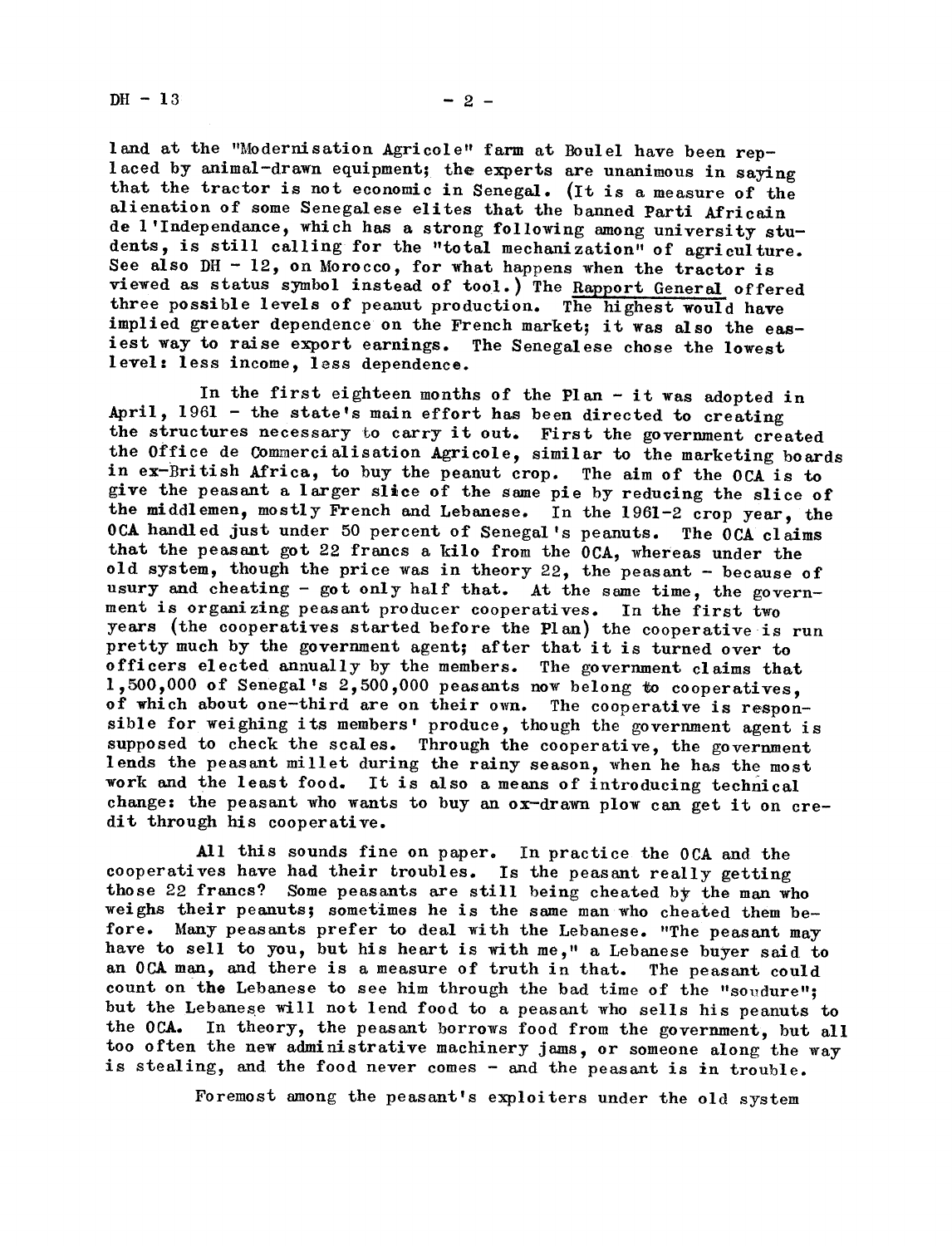$DH - 13$   $-3$   $-$ 

was the marabout, and he has hardly been touched by the reforms of the Plan. Among the Murids, the best organized of the Moslem sects the Among the Murids, the best organized of the Moslem sects, the marabout's position is unchanged. The Murids have no objection to the OCA and the cooperatives: the marabout is president of the cooperative. his man does the weighing, and the amount of peanuts registered on the books as being produced from the marabout's field is remarkable. If, as is the case generally among the Murids, the peasant voluntarily gives his money to the marabout, there is little the state can do about it. Outside the Murid areas the effect of the cooperatives seems to be uneven. In some cases the marabout, or the other exploiters under the old system, maintain their position through corrupt alliances with local administrators. But in others the cooperatives are honest, and one hears occasionally that a marabout has been voted out as president by the membership. Often one marabout has been voted out as president by the membership. finds that government agents, organizing cooperatives or introducing new techniques, prefer to deal with the marabouts: it is much easier to convince one marabout than 1,000 peasants.

Attitudes toward the marabouts within the ruling class are ambiguous. The present government's alliance with most (not all) of the major marabouts seems as solid as ever, and the state keeps pouring out money for building mosques and for "social work". Nor does the opposi-<br>tion promise to be much different. Cheikh Anta Diop. leader of the opposi-Cheikh Anta Diop, leader of the opposition BMS, has close family ties with the Murids. The supposedly leftist PRA-Senegal talks vaguely of "negotiating with the marabouts". It is true that Valdiodio Ndiaye, the Minister of the Interior, talks bravely of smashing the marabouts if they do not accept rural reform. But in the Kaolack area, where Valdiodio is powerful, rural reform has made little headway- because politicians and administrators have helped the marabouts and traders preserve the essence of the old system. The marabouts seem happy these days. When Cheikh Anta Diop was arrested last month over a run-in with a local mayor, the Caliph of the Murids, Falilou Mbake, passed the word that he counted on the government "to do the right thing". Diop was released, and President Senghor made the pilgrimage to Touba to pay his respects to Falilou Mbake and his half million disciplined followers.

Still, the ruling urban elite is not entirely happy with the marabouts. The marabouts are considered backward, not "evolved", and somewhat embarrassing: it is hard to fit them into the picture of "African Socialism". The elite would like to run the country without the marabouts (whether this would be an improvement for the peasants is not clear). But few members of the ruling class seem anxious for a showdown. Even some who denounce the marabouts will express the vague opinion that the only solution is "education" of an unspecified kind. For many Moslems, the issue of the marabouts raises inner conflicts (expressed in L'Aventure Ambigue, an autobiographical novel by Cheikh Amidou Kane, Commissioner of the Plan).

A clear-cut anti-marabout position is taken by the Union Culturele Mussulemane, a group of Moslem reformers who are active also in Mali and Guinea. The UCM opposes subsidies for building mosques and for pilgrimages to Mecca. It believes that <sup>a</sup> reformed Islam can be <sup>a</sup> force for progress instead of a brake. The UCM relies mainly on education, but it has specific proposals. It wants to integrate European and Koranic